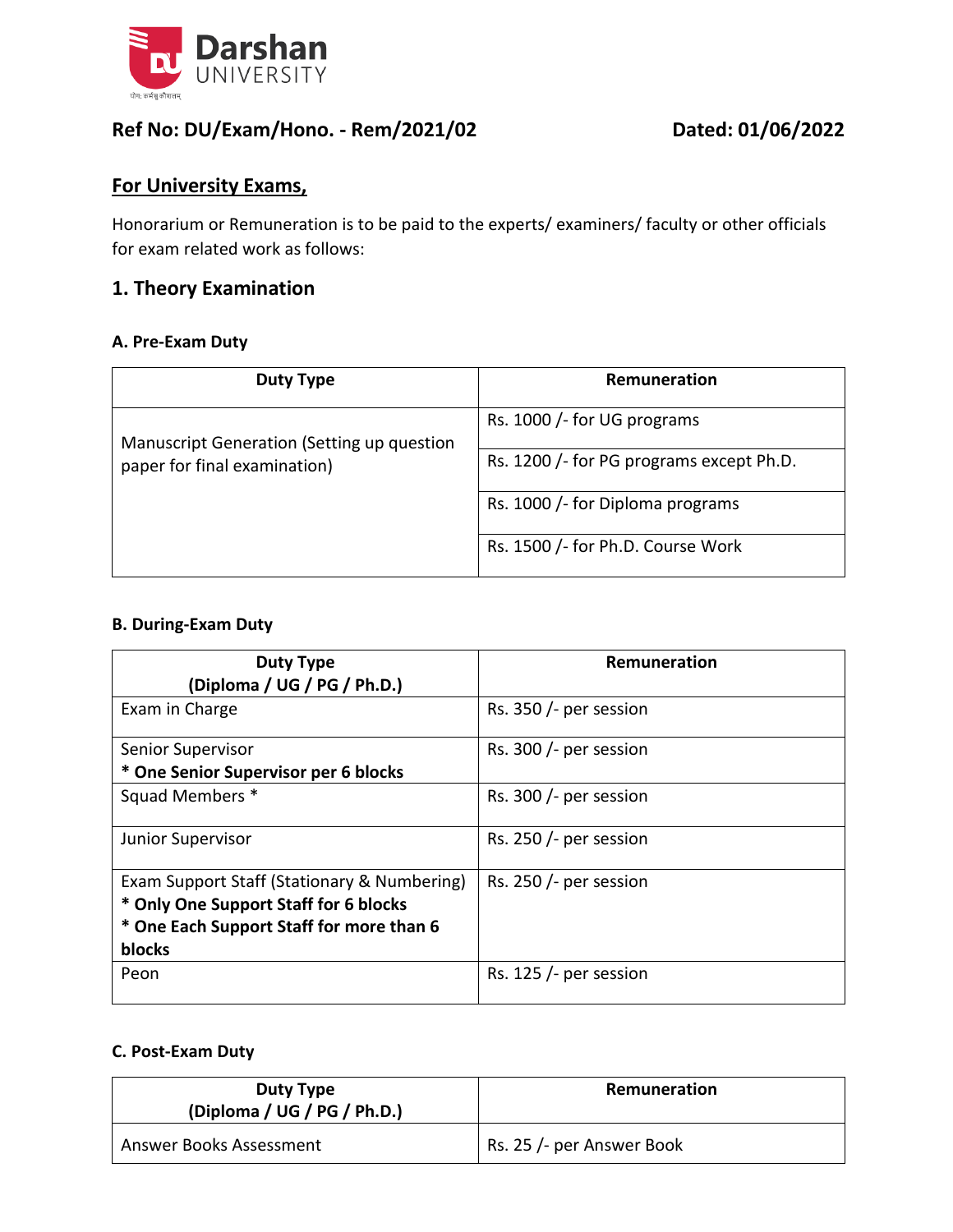

## **2. Practical / Viva Voce Examination (Only External)**

### **A. External Examination (Diploma / UG / PG Subjects)**

| Duty Type                | Remuneration                                                                     |
|--------------------------|----------------------------------------------------------------------------------|
| <b>External Examiner</b> | Rs. 500 /- per day + T.A (as per Annexure-<br>EHR1) + D.A (as per Annexure-EHR2) |
| <b>Internal Examiner</b> | Rs. 350 /- per day                                                               |
| Lab Support Staff        | Rs. 250 /- per day                                                               |
| Peon                     | Rs. 125 /- per day                                                               |

#### **B. External Examination (PG Dissertation Exam)**

| Duty Type                                  | Remuneration                                  |
|--------------------------------------------|-----------------------------------------------|
| External Examiner (DP1, DP2, Review Exams) | Rs. 2000 /- per day $+$ T.A (as per Annexure- |
|                                            | EHR1) + D.A (as per Annexure-EHR2)            |
| Internal Examiner (Supervisor)             | Rs. 1000 /- per day                           |
| Peon                                       | Rs. 125 /- per day                            |

#### **C. External Examination (Ph.D. Reviews)**

| Duty Type                         | Remuneration                                |
|-----------------------------------|---------------------------------------------|
| <b>External Thesis Evaluators</b> | Rs. 5000 $/$ - per thesis                   |
| <b>External Examiner</b>          | Rs. 2000 /- per day + T.A (as per Annexure- |
| (Final Exam DPC Member)           | EHR1) + D.A (as per Annexure-EHR2)          |
| Internal Supervisor (Supervisor)  | Rs. 2000 /- per day                         |
| <b>External Examiner</b>          | Rs. 1500 /- per day                         |
| (DPC Members, Co-Supervisor)      |                                             |
| Peon                              | Rs. 125 /- per day                          |

**Note:** 

**1. Remunerations/Honorarium will be paid to only those staffs who are deputed for exam related duties by Exam in Charge / Dean / COE / Registrar / VC.**

**2. External Practical Viva for UG programs is to be considered from 3rd year and onwards.**

**3. External Practical Viva for PG programs is to be considered from 1st year and onwards.**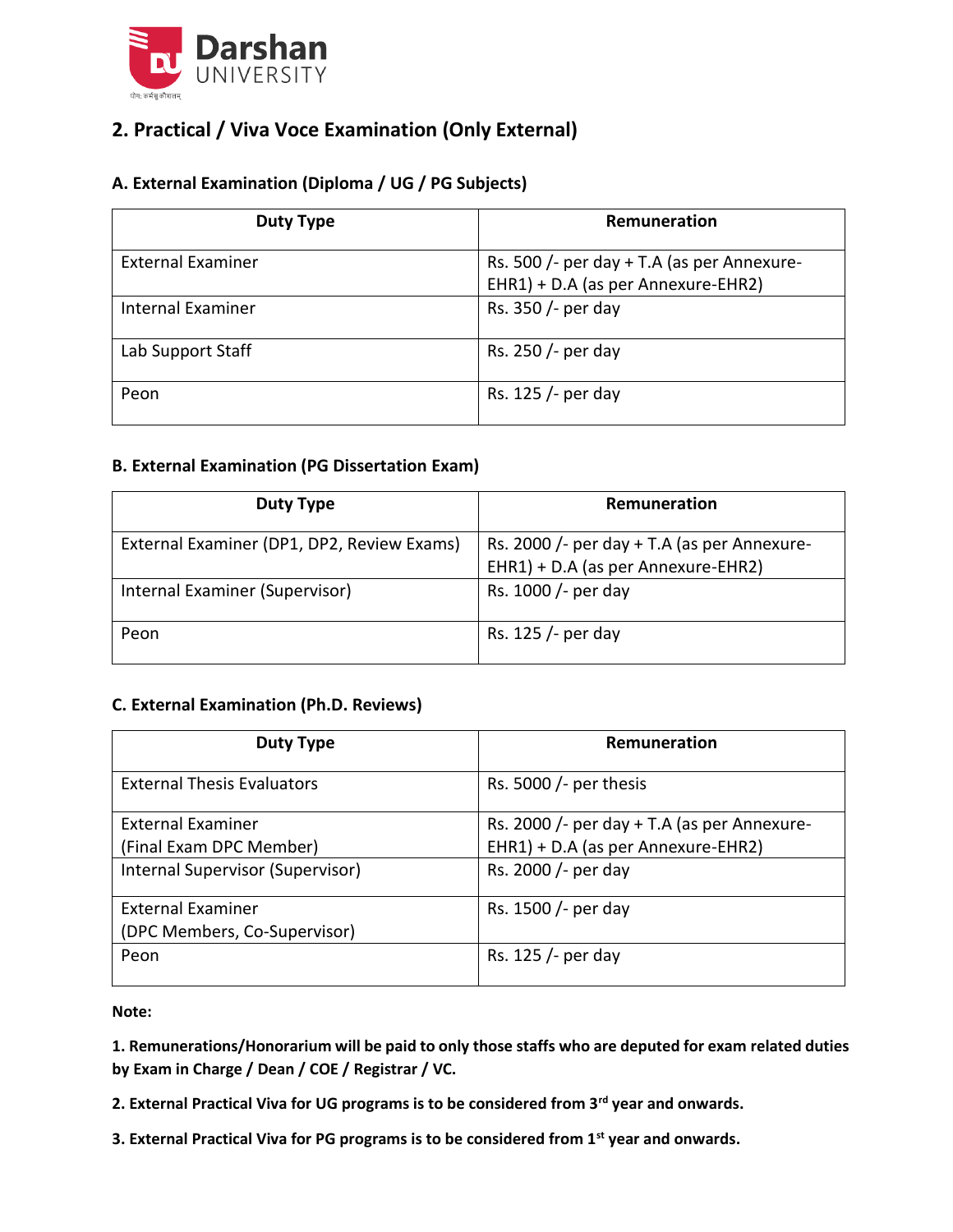

### **Annexure-EHR1**

## **Travelling Allowance (T.A) for External Faculty**

#### **1. If the examiner travels by his/her own car (four-wheel vehicle)**

| <b>Fuel Type</b> | Rate / KM                      |
|------------------|--------------------------------|
| Petrol           | Rs. $10/- +$ Toll Tax (if any) |
| Diesel           | Rs. $8/- +$ Toll Tax (if any)  |
| <b>CNG</b>       | Rs. $5/- +$ Toll Tax (if any)  |

#### **Note:**

A. Examiner must present a valid RC book copy of the vehicle clearly mentioning the fuel type stating his/her name.

B. In case, the RC book does not contain examiner's name, then examiner is required to provide undertaking of the car belonging to one of his/her relative with whom he/she serve blood relation. Also, attach the proof for the same.

C. For claiming Toll Tax, examiner must provide valid print outs of Fast Tag / Toll Plaza receipts.

D. For examiners claiming CNG, rates of petrol will be only paid if there is no CNG gas station within 75 kms range of the university. The undertaking for the same is to be given by the examiner.

E. If in case, the fuel type is not clearly visible in the RC book copy, then the travelling allowance will be reimbursed at the rate of Rs. 5 /- per kilometer.

F. If in case, the examiner does not present RC book copy, then the travelling allowance will be reimbursed from the rates of GSRTC Volvo/similar bus or Train AC Chair Car/3-Tier AC (whichever is less).

G. For reimbursement, the google maps will be used to calculate the distance between examiner's institute and university. (A variation of maximum 10 kms both ways will be allowed)

H. When two examiners from the same center come to the same exam center in a single vehicle on the same day, then the travelling allowance for only one car at the applicable rate will be admissible.

I. It is the responsibility of the examiner to claim and verify the reimbursement amount before submitting it to the authority and if in case the reimbursement amount is found incorrect, then the university holds the right to take appropriate actions.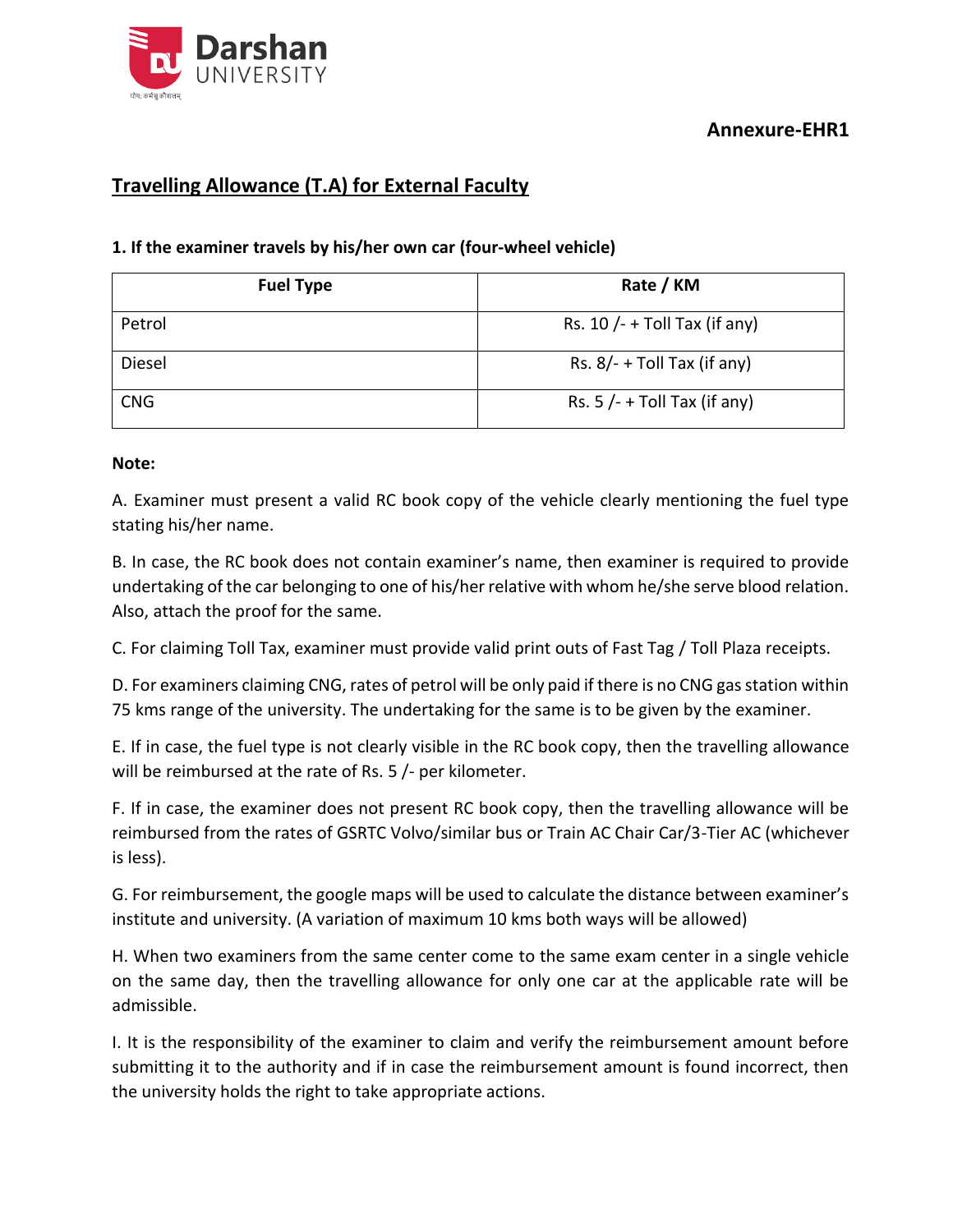

# **Annexure-EHR1**

#### **2. If the examiner travels by his/her scooter (two-wheel vehicle)**

A. The reimbursement at the rate of Rs. 3 /- per kilometer will be made.

B. For reimbursement, the google maps will be used to calculate the distance between examiner's institute and university. (A variation of maximum 10 kms both ways will be allowed)

### **3. If the examiner travels by taxi / bus / train / flight**

A. If travelled by taxi to the university, the examiner can claim the exact taxi charges or **actual kilometers travelled at Rs. 8 per kilometer (whichever is less)** for reimbursement. A copy of the bill of the taxi is required to be submitted.

B. If travelled by bus to the university, the to and fro rates of the bus will be reimbursed to the examiner. A bus ticket is required to be submitted.

C. If travelled by train, the actual charges or maximum 3-tier AC charges (whichever is less) will be reimbursed to the examiner for to and fro journey. A train ticket is required to be submitted.

D. If travelled by flight, the actual charges or maximum of 2-tier AC charges (whichever is less) will be reimbursed to the examiner for to and fro journey. A flight ticket is required to be submitted. If in case, the flight is the only option to travel and the same is to be claimed for reimbursement, then in such case, the examiner must inform the university well in advance and get the acknowledgement of the same from Vice Chancellor. The examiner must submit the request email as well as acknowledgement email to the university along with flight tickets.

E. If in case, the examiner does not present taxi bill / bus ticket / train ticket / flight ticket, then the travelling allowance will be reimbursed from the rates of GSRTC Volvo/similar bus or Train AC Chair Car/3-Tier AC (whichever is less).

F. It is the responsibility of the examiner to claim and verify the reimbursement amount before submitting it to the authority and if in case the reimbursement amount is found incorrect, then the university holds the right to take appropriate actions.

## **For Electronic Transfers of Remuneration / Honorarium, kindly provide the following:**

Bank Cancelled Cheque

**OR**

Account Type **IFSC** Code

Bank Account Number Bank Name and Branch